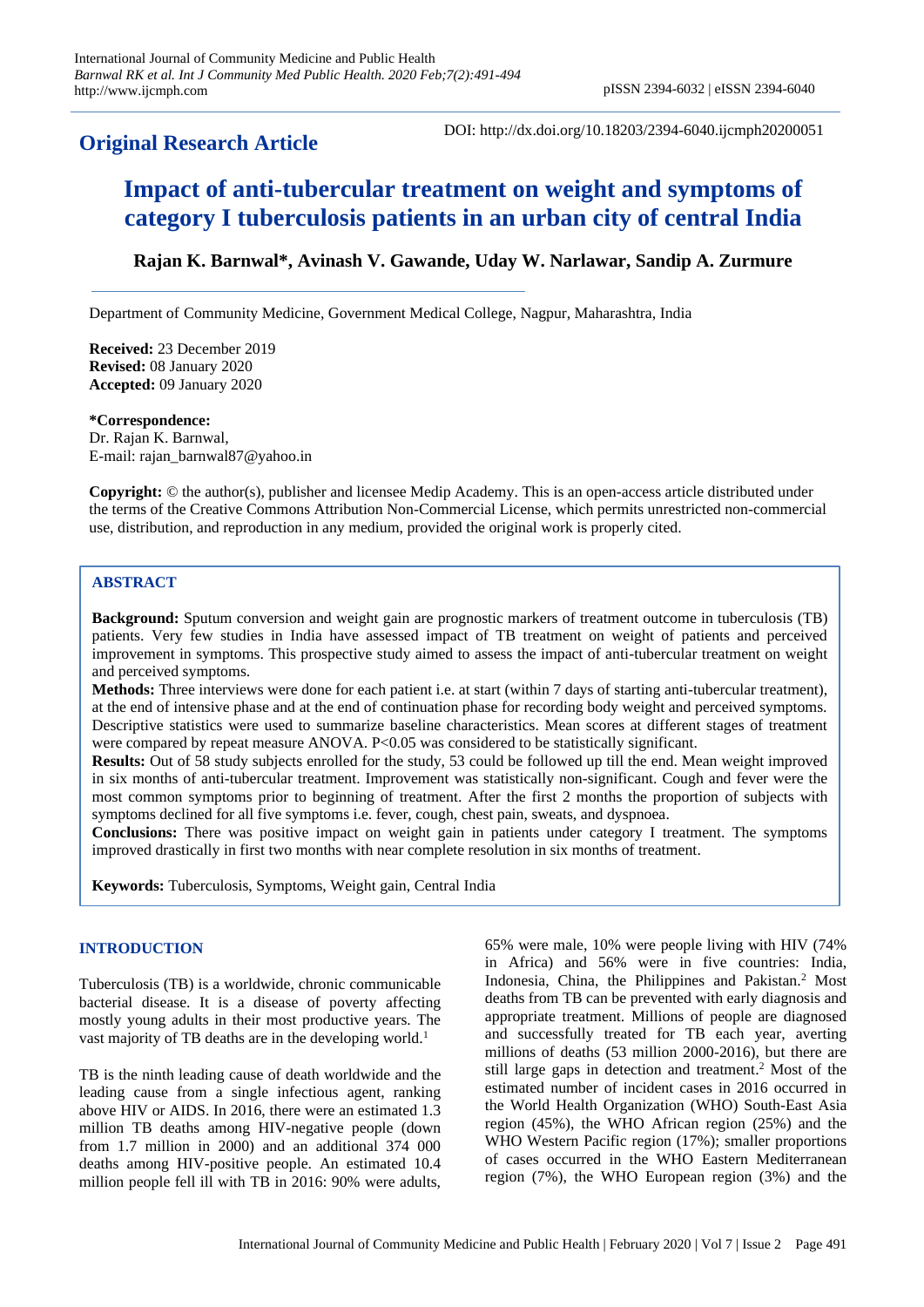WHO region of the Americas  $(3%)$ .<sup>2</sup> India accounts for one fourth of the global TB burden. The burden of TB has very significant social, economic and health related implications for such patients, their families, and the communities affected by TB.<sup>3</sup>

It appears that for a thorough assessment of patients' health status, it is essential to consider the overall impact of TB on health and patients' perception of improvement in symptoms, apart from clinical, radiologic, and bacteriological assessments.<sup>4</sup> However, to our knowledge very few studies in India have assessed impact of TB treatment on weight of patients and perceived improvement in symptoms. This study aimed to measure the impact anti-tubercular treatment on weight and perceived symptoms in category (CAT) I tuberculosis patients.

# **METHODS**

Present prospective observational study was conducted in Revised National Tuberculosis Control Program (RNTCP) CAT I pulmonary tuberculosis patients in a tuberculosis unit of Nagpur to assess the impact of antitubercular treatment on weight and perceived symptoms. The data was collected from August 2016 to August 2017. The necessary permission for carrying out the study was obtained from district tuberculosis officer after apprising him about the nature and purpose of the study. All newly diagnosed new smear positive pulmonary tuberculosis adult patients who attended Directly Observed Treatment Short-course (DOTS) centres under given tuberculosis unit were consecutively enrolled for the study until sample size was met. Patients suffering from extrapulmonary TB, CAT II TB patients, HIV positive patients, known case of hypertension, diabetes, other chronic conditions and study subjects in whom intensive phase treatment was prolonged were excluded from study. After obtaining the necessary consent and explaining the nature and purpose of the study, data was collected during OPD hours, in a separate room at suitable timings convenient to patients in order to seek their maximum co-operation. Information regarding socio-demographic characteristics like age, gender, socioeconomic status, and patient's educational and occupational status, and father's educational and occupational status, total monthly income was recorded in proforma by face to face interview with the patient. Body weight was measured in light clothing, without shoes to the nearest 0.1 kg using the electronic weighing machine. Information regarding presence of following symptoms were recorded. Fever, cough, chest pain, dyspnoea, sweats. A total of three face to face interactions were done for each patient i.e. first at the start of antitubercular treatment (ATT), second, at the end of intensive phase and third, at the end of continuation phase. Body weight and information about presence of symptoms were recorded at each follow up.

#### *Statistical analysis*

Data was entered in excel and analyzed using statistical software Epi Info 7. Descriptive statistics (percentage, mean, standard deviation, range) were used to summarize baseline characteristics of the study subjects. Mean scores of patients at different stages of treatment were compared by Repeat measure ANOVA. Association between two categorical variables was analysed by using Fisher's exact test. P<0.05 was considered to be statistically significant.

# **RESULTS**

A total of 58 study subjects were enrolled for the study out of which 53 could be followed up till the end of study. Out of 53 study subjects, 42 (79%) were males and 11 (21%) were females. Maximum 15 (28.3%) study subjects belonged to age group of 41 to 50 years followed by 11 (20.75%) in age group 21 to 30 years. Mean age was 39.15±13.29 years. Range was 18 to 76 years. In Table 1, majority 34 (64.2%) of study subjects were married. 16 (30.2%) were unmarried followed by 1 study subject each living as married, separated, and widower. None of the study subjects were divorced or widowed. Majority 17 (32.1%) of study subjects were educated up to middle school certificate. It was followed by 14 (26.4%) study subjects educated up to post high school diploma, 9 (17%) till high school certificate, 6 (11.30%) till primary school certificate. Only 4 (7.5%) were graduates. Very few 3 (5.70%) were illiterate. Maximum number of participants (35.8%) were unskilled workers followed by semiskilled worker (18.9%), 22 (41.50%) were belonging to class III followed by 20 (37.7%) to class II. 11 (20.75%) were belonging to class IV while none of the study subjects belonged to class I and class V. Mean weight improved in six months of ATT treatment in this study, however the improvement continued to be non-significant. Cough and fever were the most common symptoms prior to beginning of Anti tubercular treatment. At baseline mean weight of all study subjects was 41.17 $\pm$ 7.91 which improved to 42.42 $\pm$ 7.58 at two months and 43.60±8.78 at six months. Overall there was improvement in mean weight of study subjects however this change was not significant (Table 2).

# **Table 1: Age wise distribution of study subjects.**

| Age (in years) | <b>Study subjects</b> |               |
|----------------|-----------------------|---------------|
|                | No.                   | $\frac{6}{9}$ |
| $20$           | 6                     | 11.32         |
| $21 - 30$      | 11                    | 20.75         |
| $31 - 40$      | 11                    | 20.75         |
| $41 - 50$      | 15                    | 28.30         |
| 51-60          | 8                     | 15.09         |
| $>60$          | 2                     | 3.77          |
| <b>Total</b>   | 53                    | 100           |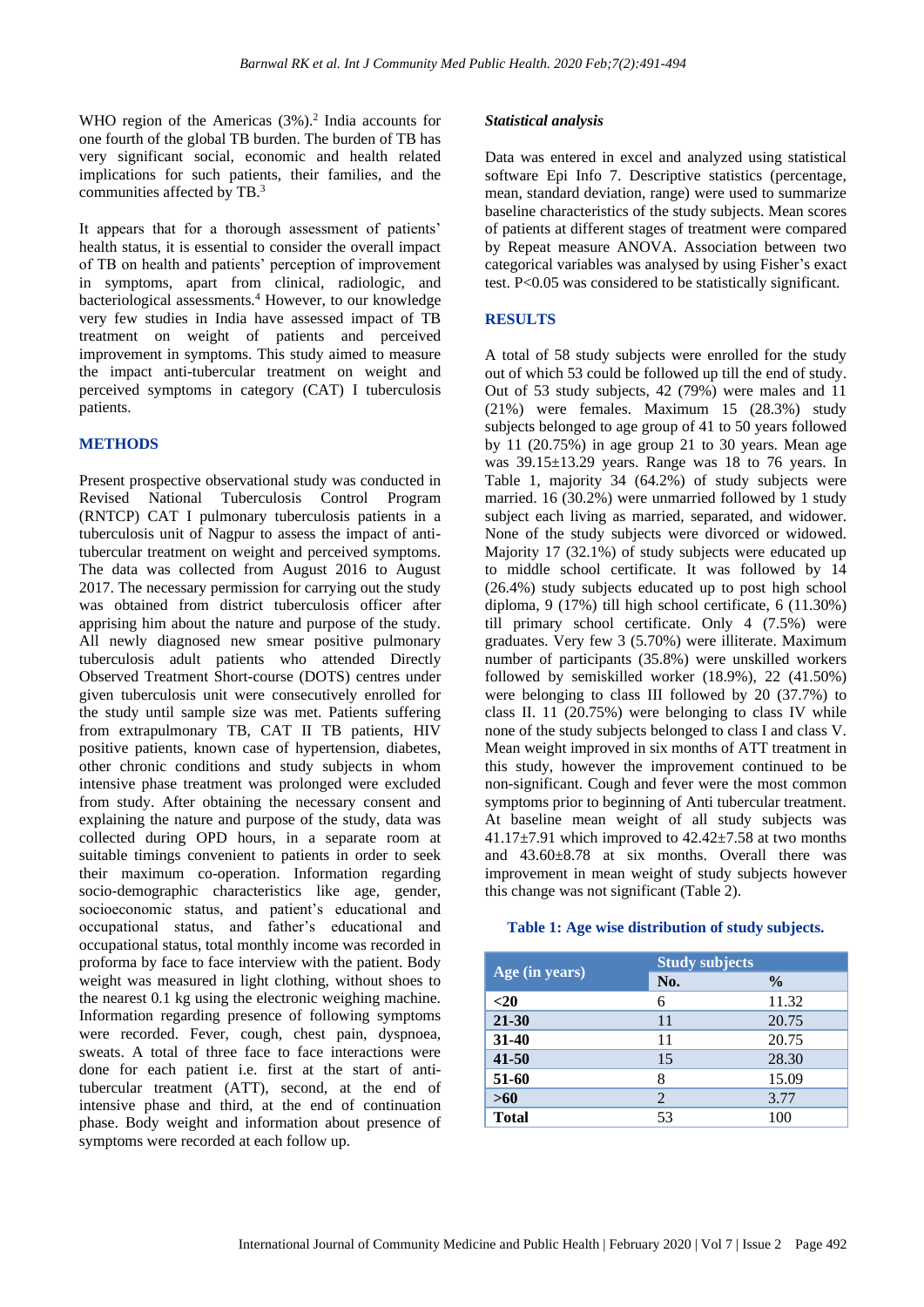#### **Table 2: Assessment of weight.**

|             | At baseline<br>$(Mean \pm SD)$ | At 2 months<br>$(Mean \pm SD)$ | At 6 months<br>$(Mean \pm SD)$ | <b>P</b> value  |
|-------------|--------------------------------|--------------------------------|--------------------------------|-----------------|
| Weight (Kg) | $41.17 \pm 7.91$               | $42.42 + 7.58$                 | $43.60 + 8.78$                 | $0.306$ df: 158 |



### **Figure 1: Number of study subjects with fever during six months.**

At baseline 49 (92.4%) study subjects perceived fever while at two months only 2 (3.7%) study subjects perceived fever. At six months, none of the study subjects reported fever (Figure 1).





At baseline 50 (94.3%) study subjects perceived cough while at two months only 3 (5.6%) study subjects perceived cough. At six months, none of study subjects complained of cough (Figure 2).

At baseline 12 (22%) study subjects perceived dyspnoea while at two months 7 (13.2%) study subjects perceived dyspnoea and ultimately at six months only 2 (3.7%) study subjects complained of dyspnoea (Figure 3). At baseline 10 (18.8%) study subjects perceived chest pain while at two months only 3 (5.6%) study subjects perceived chest pain and ultimately at six months only 1 (1.8%) study subject complained of chest pain (Figure 4). At baseline 34 (64%) study subjects perceived sweating while at two months only 3 (5.6%) study subjects perceived sweating and ultimately at six months only 1 (1.8%) study subject perceived sweating (Figure 5).



**Figure 3: Number of study subjects with dyspnoea during six months.**



**Figure 4: Number of study subjects with chest pain during six months.**